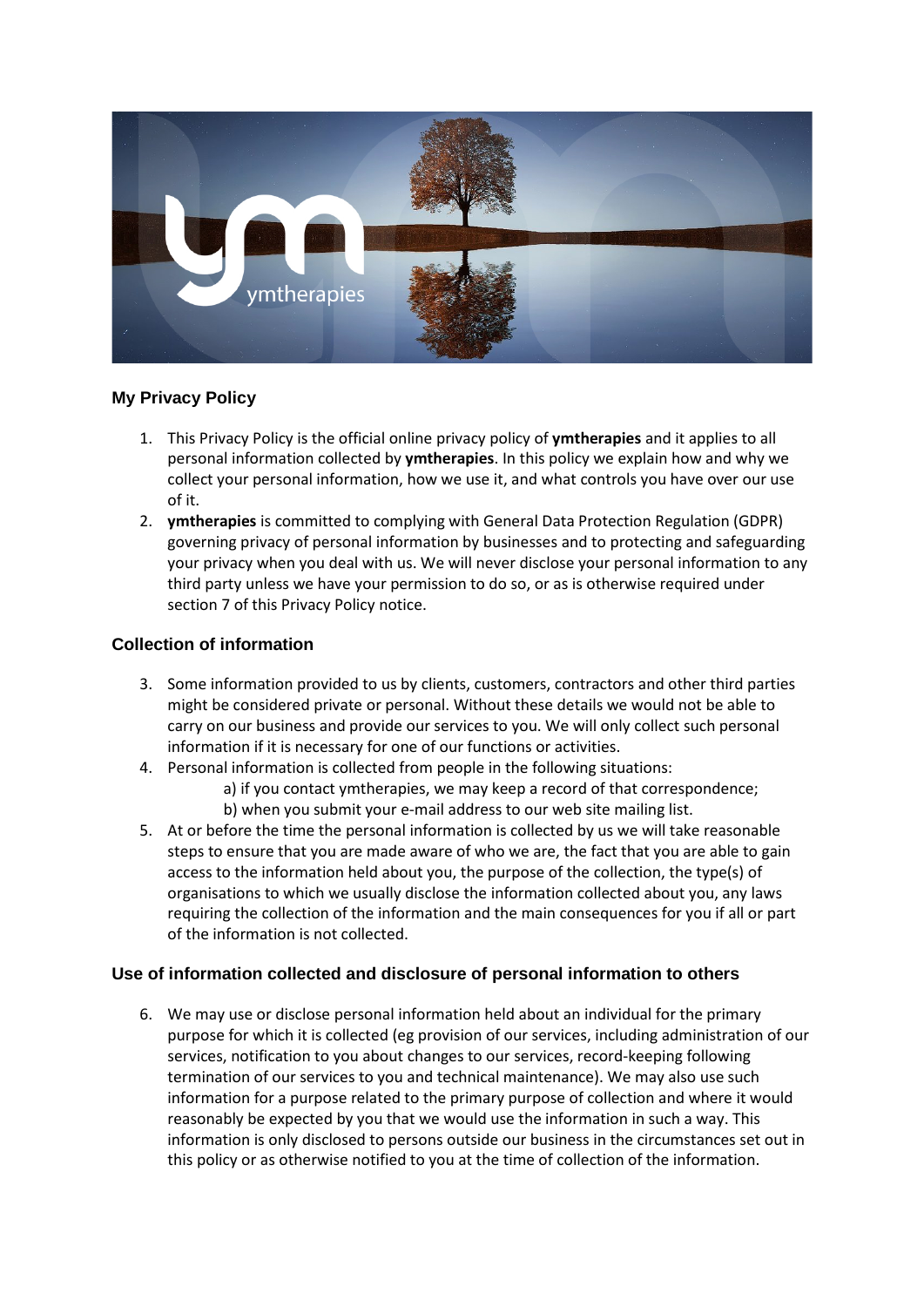- 7. In addition, we are permitted to use or disclose personal information held about you:
	- a) where you have consented to the use or disclosure;
	- b) where we reasonably believe that the use or disclosure is necessary to lessen or prevent a serious, immediate threat to someone's health or safety or the public's health or safety;
	- c) where we reasonably suspect that unlawful activity has been, is being or may be engaged in and the use or disclosure is a necessary part of our investigation or in reporting the matter to the relevant authorities;
	- d) where such use or disclosure is required under or authorised by law (for example, to comply with a subpoena, a warrant or other order of a court or legal process);
	- e) where we reasonably believe that the use or disclosure is reasonably necessary for prevention, investigation, prosecution and punishment of crimes or wrongdoings or the preparation for, conduct of, proceedings before any court or tribunal or the implementation of the orders of a court or tribunal by or on behalf of an enforcement body.

# **Links**

8. Our web site may contain links to other web sites and those third-party web sites may collect personal information about you. We are not responsible for the privacy practices of other businesses or the content of web sites that are linked to our web site. **ymtherapies** encourages users to be aware when they leave the site and to read the privacy statements of each and every web site that collects personally identifiable information.

# **Security and storage**

- 9. **ymtherapies** places significant importance on the security of all information associated with our customers and contractors. We have security measures in place to protect against the loss, misuse and alteration of personal information under our control.
- 10. Personal information is de-identified or destroyed securely when no longer required by us.
- 11. **ymtherapies** retains the information you provide to us including possibly your contact and bank details to enable us to verify transactions and customer details and to retain adequate records for legal and accounting purposes. This information is held on secure servers in controlled facilities.
- 12. Information stored within our computer systems can only be accessed by those entrusted with authority and computer network password sanctions.
- 13. No data transmission over the Internet can be guaranteed to be 100 per cent secure. As a result, while we strive to protect users' personal information, **ymtherapies** cannot ensure or warrant the security of any information transmitted to it or from its online products or services, and users do so at their own risk. Once **ymtherapies** receives your transmission, it makes every effort to ensure its security on its systems.
- 14. Ultimately, you are solely responsible for keeping your passwords and/or account information secret. You should be careful and responsible whenever you are online.

# **Access to and correction of personal information**

- 15. **ymtherapies** is committed to maintaining accurate, timely, relevant and appropriate information about our customers and web-site users.
- 16. So long as your request for your personal information is in accordance with the General Data Protection Regulation (GDPR), then we will give you access to that information.